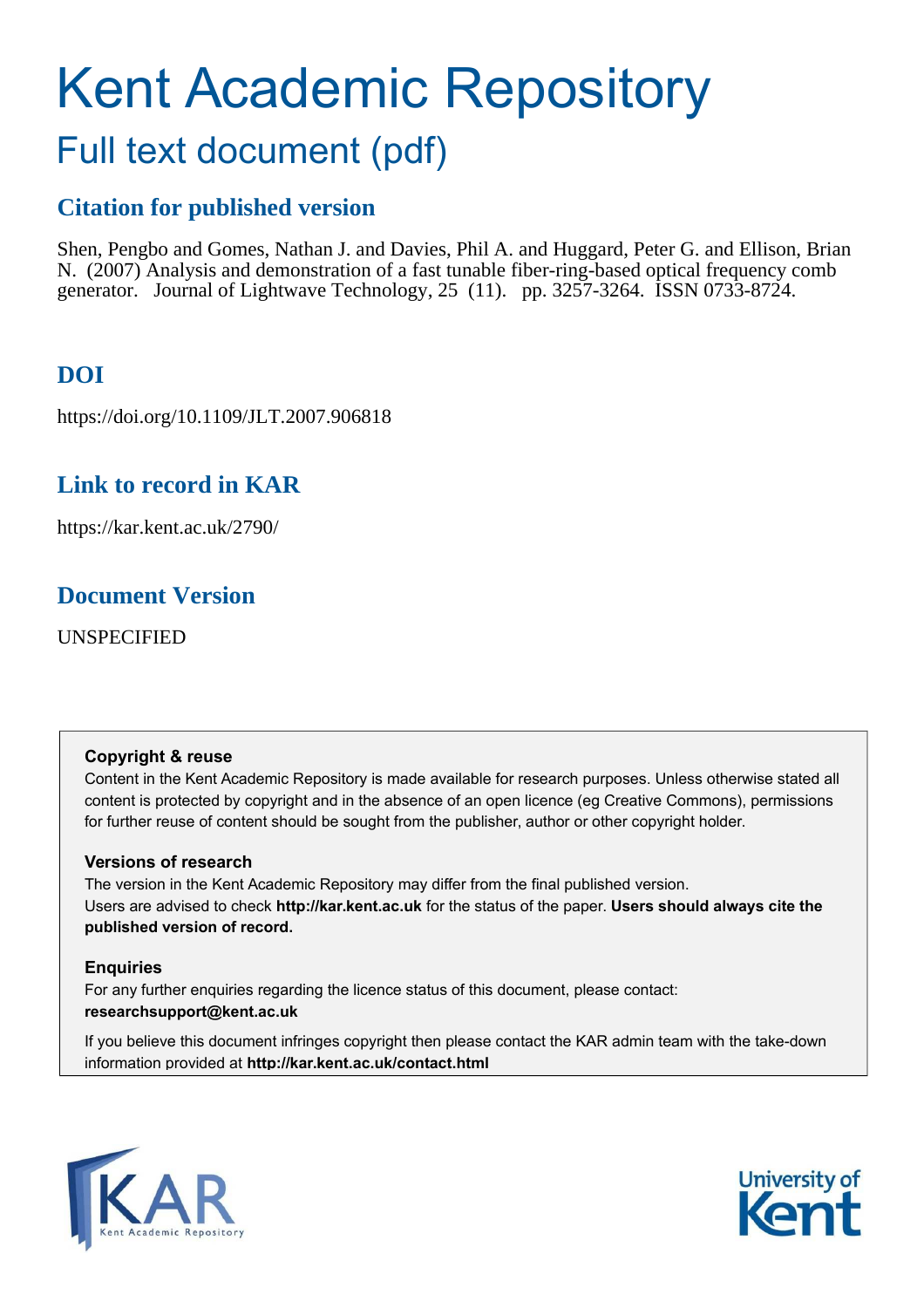# Analysis and Demonstration of a Fast Tunable Fiber-ring Based Optical Frequency Comb Generator

P. Shen, N. J. Gomes, *Senior Member, IEEE*, P. A. Davies, *Member, IEEE*, P. G. Huggard and B. N. Ellison

*Abstract***—Fiber ring based optical frequency comb generators are analyzed in order to understand their behavior and limitations. A numerical frequency domain model is described for studying dispersion and other phase mismatch causing effects in the fiber ring cavity, as well as for predicting the spectral and temporal evolution of the comb in time. The results from this analysis are verified with experimental measurements. A flat optical comb, with a THz span within a 6 dB power envelope, and containing 100 comb lines, with a suppressed central comb line, is demonstrated. The comb shows excellent coherence dependent on the phase noise from the RF synthesizer that drives the comb generator. Improvement in the error correction loop also enables the comb spacing to be set at precise 12.5 MHz intervals without having to adjust the system. Fast frequency switching of the comb line spacing is demonstrated for the first time. The comb line spacing can be switched to any operation frequency with a resolution of 12.5 MHz between 6 GHz and 12.5 GHz, limited only by the microwave circuit used. The switching time is less than 1 second and the spectral profile of the comb is maintained.** 

*Index Terms***—Optical frequency comb generator, frequency switching, fiber ring, phase noise** 

#### I. INTRODUCTION

PTICAL frequency comb generators (OFCGs) are of **O**PTICAL frequency comb generators (OFCGs) are of significant interest for a number of applications, ranging from frequency references for WDM and optical FDM systems, to terahertz signal generators and optical frequency measurement [1]. Many methods have been proposed for OFCG implementation, such as active mode locking [2], pulse compression through effects such as four-wave mixing and self-phase modulation [3], and resonator types such as phase

Manuscript received February 15, 2007. This work was funded by the European Southern Observatory (ESO) through the UK Particle Physics and Astronomy Research Council (PPARC) as part of the Atacama Large Millimeter Array (ALMA) project.

P. Shen, N.J. Gomes and P.A. Davies are with the Broadband and Wireless Communications Group, Department of Electronics, University of Kent, Canterbury, CT2 7NT, UK (e-mail: *p.shen@kent.ac.uk*).

P. G. Huggard and B. N. Ellison are with the Space Science and Technology Department, Rutherford Appleton Laboratory, Chilton, Didcot OX11 0QX, UK.

modulation within monolithic Fabry-Perot cavities [1],[4],[5]. In [6], a coupled-cavity monolithic optical frequency comb generator is used together with self-phase modulation, to achieve a 50 THz span. However, the monolithic optical frequency comb generator requires very large RF and optical power. Its power transmittance, described by the output comb power compared to the input reference power is low, making it inconvenient for many applications. Meanwhile, the fiber ring based OFCG [7]-[10] provides an alternative to these bulk optics systems, is more focused on telecommunications wavelengths, and provides features such as low drive power and high efficiency.

The fiber ring based OFCG was first proposed by Ho and Kahn [7] based on re-enforced phase modulation within a fiber loop, in which all components used were readily available telecommunication components. Unlike the conventional, monolithic Fabry-Perot cavity based OFCG, the finesse of the fiber ring [11] is not determined by the coupling efficiency of the input/output coupler only. It is also related to the internal gain. Therefore, a large fraction of the optical power can be transferred to high order sidebands, enabling a wide comb to be produced. A theoretical analysis of the fiber ring OFCG based on a time domain model was also given. Bennett et al. presented such a ring based OFCG, achieving 1.8 THz comb span, and containing 103 lines within a power envelope of 40 dB [8].

The length of the fiber ring leads to a narrow free spectral range, of typically a few MHz. This makes stable operation very difficult unless multiple cavity modes per comb line are allowed to stabilize the comb [8]. At the University of Kent, a fiber ring based OFCG has been developed [9] in which an error correction circuit enables the stable operation of the OFCG with narrow line width lasers, locked or unlocked to a wavelength reference such as gas cell. With each of the comb lines containing only one cavity mode, the residual cavity mode noise is greatly suppressed. Millimeter wave generation has been demonstrated by using this OFCG and a phase locked laser [9].

It is very desirable for the OFCG to be flexible in its operational frequency. While resonant type OFCGs can work with different reference optical frequencies, the adjustment of the comb line spacing is limited by the length of the cavity. The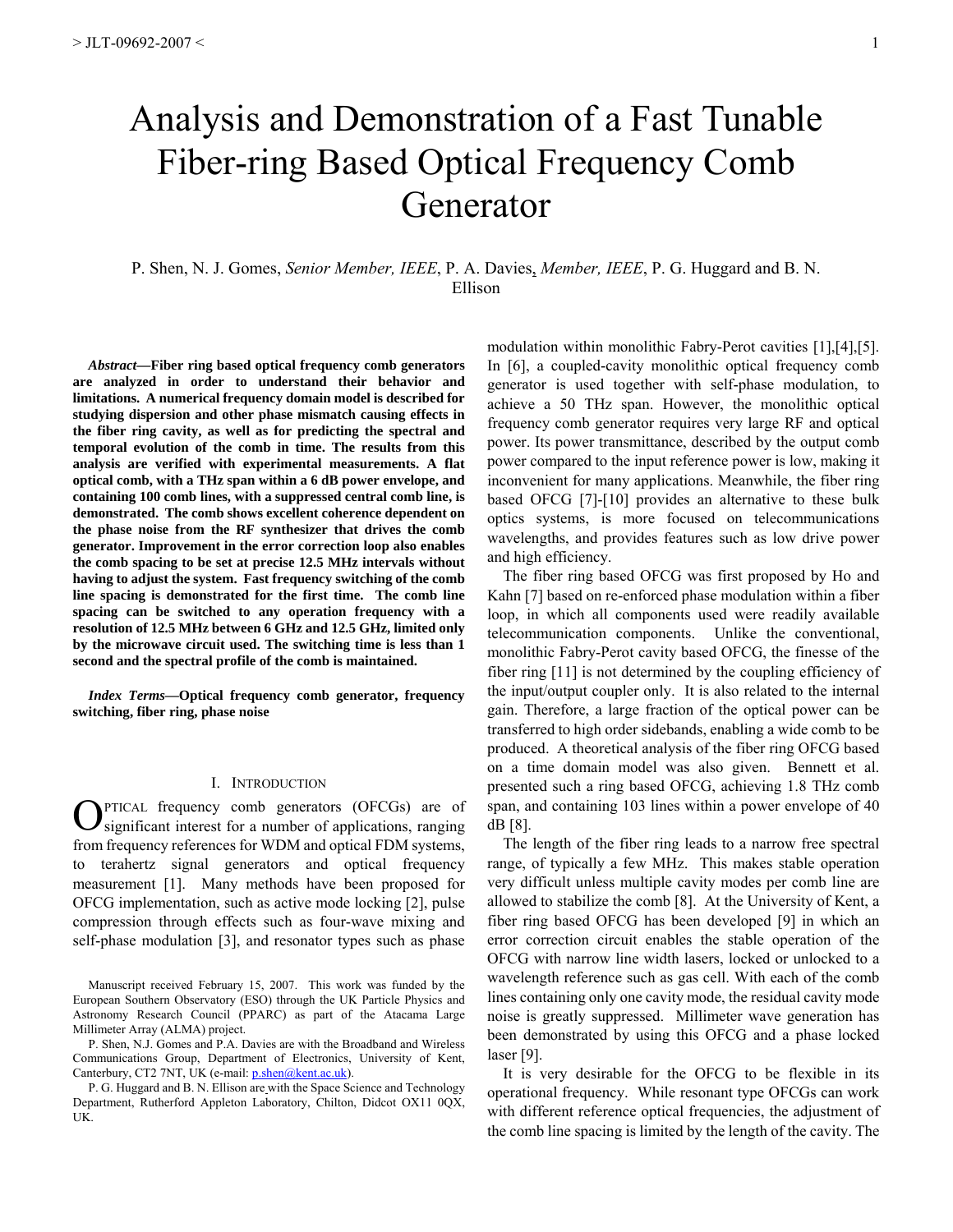monolithic Fabry-Perot OFCG operates at its fundamental cavity mode spacing or the immediately higher order modes, potentially enabling a frequency adjustment at a resolution of no finer than a few GHz. Adjustment with finer frequency resolution needs to involve the change of the length of the cavity, and this leads to difficulties in precisely matching the cavity to the new operational frequency and very long switching times.

Owing to its long cavity, the fiber ring based OFCG can potentially support a resolution of the comb line spacing at MHz level. It operates at a much high order of the cavity mode frequencies, enabling hundreds to thousands of tuning steps, without adjustment of the cavity length. However, such tuning has only previously been carried out over a limited bandwidth of a few tens of MHz, due to problems in maintaining the stability of the comb. In this paper, we present the theory of the fiber ring based OFCG based on a frequency domain analysis. This allows us look to into the spectral evolution of the comb. From the analysis, it is clear that the power efficiency in the generation can be high allowing the use of reference lasers of sub-milliwatt level power, while generating strong comb lines. The frequency spacing of the comb can be adjusted and a stabilized comb can be built up within a few milliseconds when optical and microwave resonances are maintained within the main cavity and the error correction loop. In the later section of the paper, we present an OFCG which produces wide-span optical comb, a THz wide in a 6 dB envelope. Its power efficiency is very high, with the total power in the comb lines 11 dB above the reference lightwave power level. For the first time, we are able to demonstrate the fast frequency switching in the comb line spacing, across the entire operational frequency band from 6 GHz to 12.5 GHz, limited by the microwave circuit bandwidth, in frequency steps of precisely 12.5 MHz.

#### II. OFCG MODELING

The fiber ring based OFCG has been studied through the general multi-pass time domain model [7]. In fact, the operation can be better understood by treating the ring cavity as a scanning fiber ring resonator with high finesse. The internal phase modulation changes the ring length and thus causes the fringes to move across the wavelength. This produces peaks of transmission and hence a wide span of the optical comb. The two analyses yield the same results as they are both based on time domain analysis, describing the output through a pulse train. This is generally sufficient for predicting the performance of an ideal OFCG. However, this time domain model is only suitable for a comb spectrum after the comb has been built up, and can not include effects such as the fiber dispersion, non-flat gain profiles and the RF frequency mismatching.

For a fiber ring based OFCG, the cavity length can reach from a few meters to tens of meters. Such a long cavity reduces the FSR but produces more chromatic dispersion. The existence of chromatic dispersion will lead to the cavity resonance modes no longer being evenly spaced. As a result,

the frequencies of the phase modulation sidebands may not be coincident with the cavity modes, and hence may not be supported by the cavity resonance. Thus, a numerical model has been developed to allow the analysis of the OCFG in the presence of dispersion. The same model also makes it possible to incorporate the wavelength dependent gain curve of the optical amplifier and other wavelength dependant components, and to analyse the RF detuning effect.

The numerical model presented here is based on calculating the optical spectrum while the light is circulating inside the cavity. It starts with the spectrum of the reference laser, which can be treated as a single frequency lightwave due to the narrow linewidth of the reference light. As the lightwave propagates inside the cavity, the effect of each of the optical components is accounted for: the spectrum is changed due to modulation, propagation delay, dispersion and the nonlinear response of the components. After a round-trip, the lightwave interferes with the reinforcing reference lightwave at the optical coupler. The resulting lightwave will continue circulating inside the loop and the optical spectrum will evolve until eventually equilibrium will be reached and a stable output attained.

To implement this model, the spectra of the comb lines are represented in their complex amplitude. Ignoring the temporal instability of the reference lightwave, these comb lines always take frequencies defined by the frequencies of the modulation sidebands. The effect of the optical phase modulator on a lightwave is considered as

$$
\vec{E}_o(t) = \vec{E}_i(t)e^{-j\beta \sin(\omega_m t)}
$$
 (1)

where the  $E_i(t)$  is the complex amplitude time function of the input lightwave,  $E_o(t)$  $\rightarrow$ is the output from the phase modulator,  $\beta$  is the modulation frequency,  $\omega_m$  is the angular modulation frequency and *t* is time.

When the incident light is no longer a single frequency lightwave, the relation shown in (1) still holds. Clearly the resulting lightwave is a product of the time function of the incident lightwave and a phase varying term  $e^{-j\beta \sin(\omega_m t)}$ . The Fourier component  $M$  of the phase varying term at the angular  $\ddot{\ }$ frequency  $n\omega_m$  is given by

$$
\overrightarrow{M}(n\omega_m) = J_{-n}(\beta) \tag{2}
$$

Knowing the Fourier transform of the incident lightwave, the r spectrum of the resulting lightwave  $E_o(\omega)$  can then be calculated by the convolution theorem,

$$
\vec{E}_o(\omega) = \vec{E}_i(\omega) * \vec{M}(\omega)
$$
\n(3)

where  $E_i(\omega)$ is the spectrum of the input light.

Overall, the insertion loss of the passive components and the gain of the optical amplifier can be treated together. A round-trip transmittance function is used to describe these effects. In each round-trip, the spectrum is multiplied by the round-trip transmittance. If the width of the comb is less than the bandwidth of the optical gain medium and other passive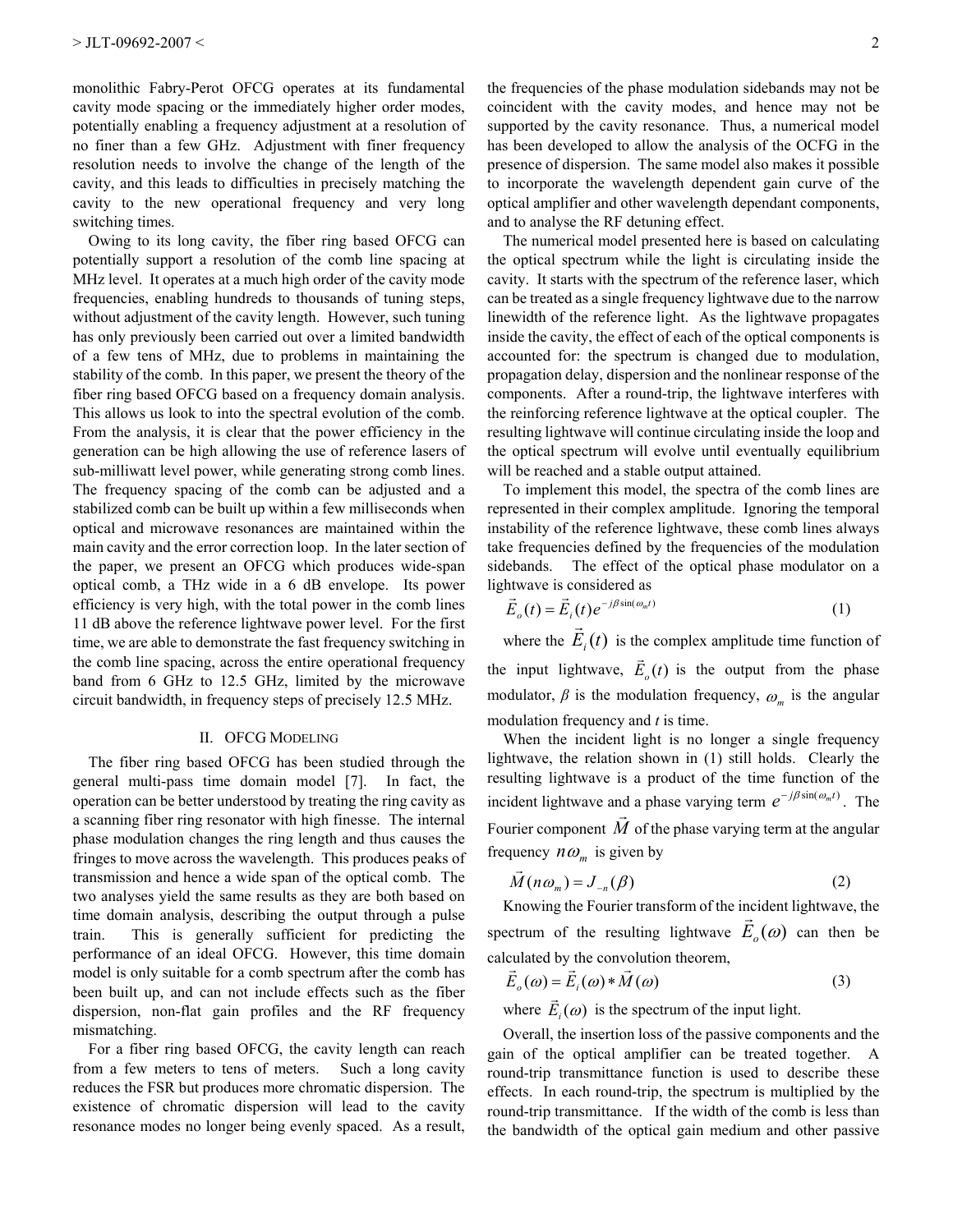optical components, the round-trip transmittance should have a magnitude close to unity for all wavelengths; this should be the case unless the reference laser is operated too close to the edge of the passband of the OFCG.

Apart from the phase shift arising from the optical amplifier, dispersion exists in the optical fiber. It is better to treat the two dispersion effects together. In the case of a non-dispersive cavity, the propagation of the lightwave in the fiber is characterized by its intrinsic propagation delay and fiber loss. The group velocity  $v_{\rm g}$ , which describes the propagation velocity of the pulse envelope, is equal to the phase velocity  $v_p$ . When dispersion and nonlinearity of the fiber is taken into consideration, the propagation of an optical pulse can be described by the generalized nonlinear Schrödinger equation (GNLSE) [12]. This takes into account the fiber losses, higher-order chromatic dispersion and nonlinear effects. The GNLSE is a partial differential equation, whose order depends on the nonlinear and dispersion effects considered. Under the slowly varying envelope approximation, the complex amplitude of the electric field in a single mode optical fiber is described by

$$
\frac{\partial A}{\partial z} = -\frac{j}{2} \beta_2 \frac{\partial^2 A}{\partial t^2} + \frac{1}{6} \beta_3 \frac{\partial^3 A}{\partial t^2} - \frac{\alpha}{2} A + j\gamma |A|^2 A \tag{4}
$$

where  $A = A(z,t)$  is the complex amplitude of the electric field, z is the distance along the fiber length, and t is the time measured in a referential frame moving at the group velocity  $v_g$ of the optical pulse.  $\beta_2$ ,  $\beta_3$  are the second- and third-order dispersion parameters, respectively;  $\alpha$  is the linear loss coefficient, and *γ* describes the nonlinear effects. In this case, the intrinsic propagation delay is not accounted in the GNLSE and has to be modeled separately though a phase-delay term.

The nonlinear effect of the fiber depends on the pulse shape as well as the power of the pulse. Operating the OFCG at different power levels will result in different output due to the nonlinearity of the fiber, and the saturation of the optical amplifier. This makes the analysis of the OFCG more complex. Thus, here we concentrate on the effect of chromatic dispersion on the output of the OFCG. By assuming that the peak power is low inside the cavity, one can simplify the GNLSE by just using its linear portion:

$$
\frac{\partial A}{\partial z} = -\frac{j}{2} \beta_2 \frac{\partial^2 A}{\partial t^2} + \frac{1}{6} \beta_3 \frac{\partial^3 A}{\partial t^2}
$$
(5)

Given that the fiber loss is already modeled by the round-trip transmission function, the loss in the GNLSE is assumed to be zero, and ignored.

Practically, the dispersion of single mode fiber is characterized by the first order dispersion parameter  $D_{\lambda}$ , which includes the contributions from material, waveguide and profile dispersion, and the dispersion slope *S*. These parameters are actually the first order and second order of the derivation of the group delay  $\tau_g = 1/v_g$  with respect to the vacuum wavelength  $\lambda$ . For standard single mode fiber, the values are approximately 17  $ps/(nm \cdot km)$  and 0.068  $ps/(nm \cdot km^2)$ , respectively. The parameters  $\beta_2$  and  $\beta_3$  are linked to  $D_\lambda$  and *S* by

$$
\beta_2 = -\frac{D\lambda^2}{\omega_0} \tag{6}
$$

$$
\beta_3 = \frac{\lambda^3}{\omega_0^2} (D + \lambda \frac{dD}{d\lambda})
$$
\n(7)

The fiber ring loop contains different types of fiber and



Fig. 1 Optical spectrum generated by the OFCG under different conditions

materials. It is difficult to distinguish the dispersion caused by the individual components, of which the values are unspecified. Therefore we are approximating the overall chromatic dispersion by a uniform slope that equals to the standard signal mode fiber with a effective dispersive length of *L*.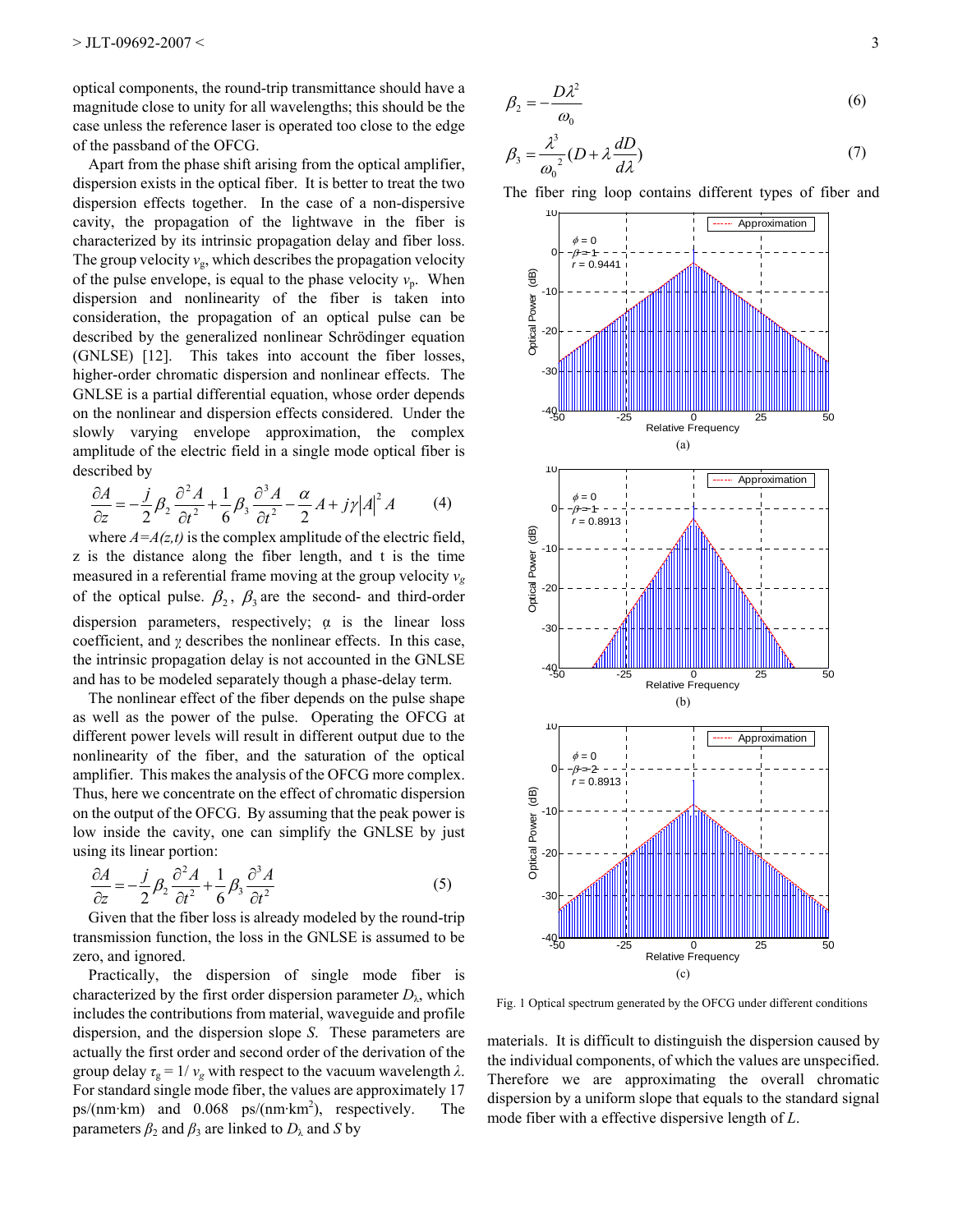#### III. OFCG THEORETICAL PERFORMANCE

When the model is run with a round-trip phase error of  $\varphi=0$ , indicating a perfect optical resonance condition at the reference wavelength, the slope in the comb shape is determined by the modulation depth and the finesse of the cavity. Fig. 1.a shows a typical comb. Fig. 1.b and 1.c demonstrate how the output spectrum will change when the round-trip gain *r* is decreased,



Fig. 2 The spectral evolution and pulse train evolution in a non-dispersive cavity. The simulation parameters are  $\varphi = 0$ ,  $r = 0.9441$  and  $\beta = 1$ (a) is the spectral evolution (b) is the temporal evolution

and the modulation depth  $\beta$  increased, respectively.

 The successful wide comb-span operation of the OFCG requires both the optical resonance and microwave resonance conditions to be held for all comb line frequencies. In Fig. 2, the spectral (a) and the temporal (b) evolution of the output of the OFCG are shown, starting from the time when the reference light is just injected into the cavity. With no dispersion in the ring, it can be seen that the spectrum spreads gradually and continually in time. On the other hand, the pulse can be seen growing and narrowing as the number of passes of the lightwave through the cavity increases. However, after the first few tens of passes, further narrowing of the pulses is limited. This is because most of the power is concentrated in the lower order comb lines and these comb lines settle quickly. Due to the special phase relationship in the comb, the pulse train does not attain a very high peak power.

In the presence of dispersion in the ring, the comb builds up in a similar way as shown in Fig. 3. The comb width can be limited by dispersion and other phase mismatching conditions. This was first reported by [13] for a Fabry-Perot cavity based OFCG. For a fiber ring based OFGC, the dispersion inside the fiber is greater, and the fiber length is long. Therefore, the comb width can be limited. At the frequencies where the phase difference of an individual comb line is less than the maximum phase deviation of the modulator, the power of that comb line is effectively preserved. Within the maximum phase deviation limitation, the comb will spread more or less as in the case without dispersion. As the comb spreads further from the central region, the relative phase difference of the higher order lines will be greater than the maximum phase deviation of the



Fig. 3 The spectral evolution and pulse train evolution in a dispersive cavity. The simulation parameters are  $\varphi = 0$ ,  $r = 0.9441$  and  $\beta = 1.0$ . Fiber length is 15 m and modulation frequency 12.5 GHz. (a) and (b) show the spectral and temporal evolution respectively

modulator. The round-trip optical phase matching condition will not be fulfilled for these lines. As a result, these comb lines will not be supported, and their power will be sharply reduced. The span of the comb in the presence of dispersion is not affected by the modulation frequency. With a higher modulation frequency, fewer comb lines will be generated within the same comb profile. Increasing the modulation depth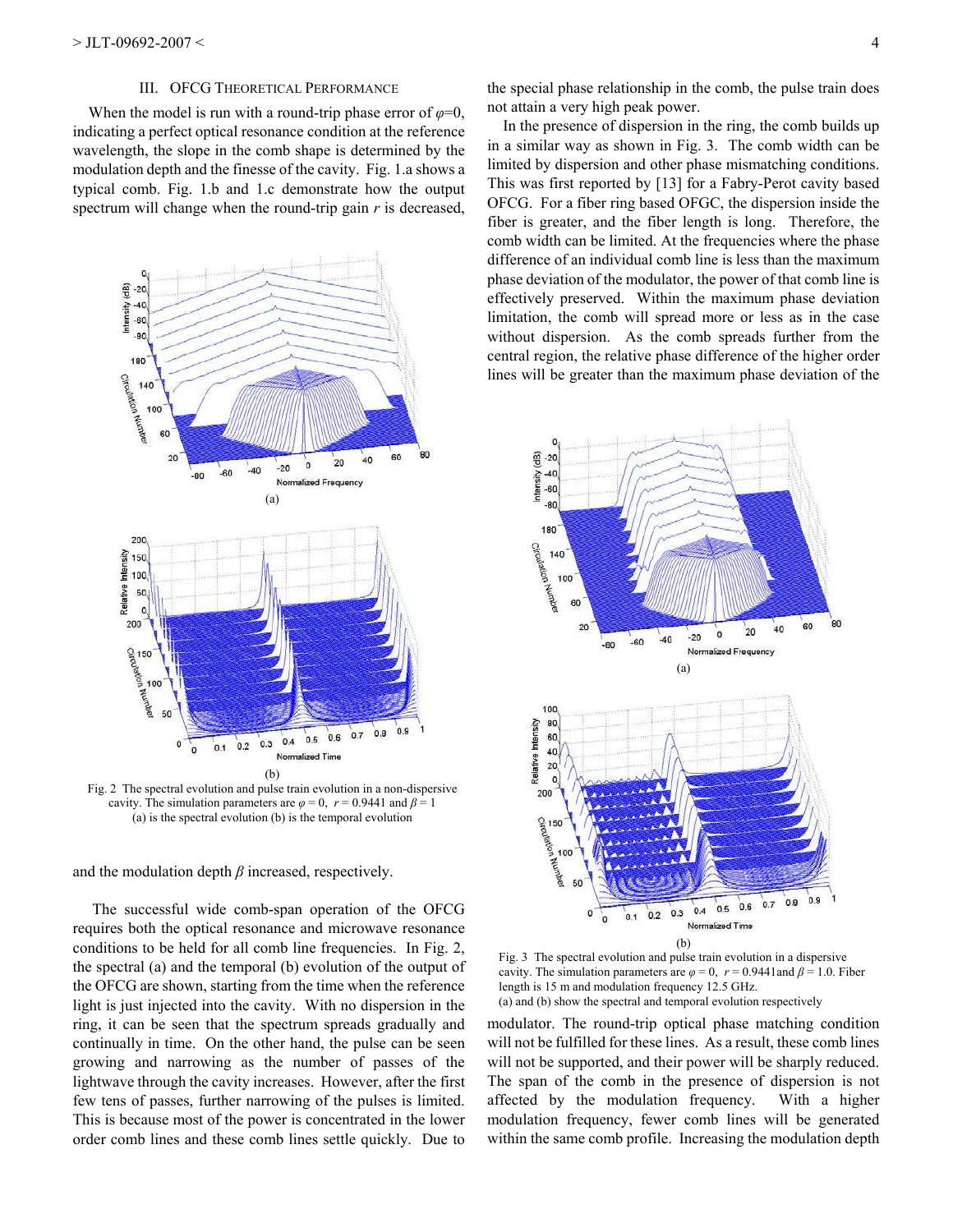or reducing the chromatic dispersion in the ring are the best ways of improving the span of a dispersion limited comb.

Fig. 2 and Fig. 3 also show that the comb will be built up in just a few hundred passes, when the optical phase resonance condition holds. The build up time is thus within a millisecond. Applying a disturbance to a stable system also shows that the comb returns to a stable state in just a few milliseconds, in the worst case. This also shows that the adjustment of the modulation frequency will only cause an absence/distortion of the error detection signal for a very short period of time. As long as the fiber stretcher can be held at its original position for that period of time, the OFCG will be kept close to its original optical resonance condition. The fiber ring is not likely to pick up a micrometer of effective length change within a millisecond, therefore the optical resonance conditions will hold. Providing the OFCG was locked before the frequency switching, and the frequency is adjusted to another that is supported by the ring cavity, the OFCG will re-start with a phase matching condition and is easily locked again to the reference wavelength by the same cavity mode as before. That means the length of the cavity does not change, and this allows the comb shape to be maintained once the frequency is switched back.



Fig. 4 Schematic diagram of the OFCG EDF: Erbium Doped Fiber, ISO: Optical Isolator, PC: Polarization Controller, LNA: Low Noise Amplifier PD: Photodetector, PZT: Piezo Electric Transducer, HVA: High Voltage Amplifier

To allow frequency switching across a wide frequency range, it is also important that the error detection remains efficient over the required bandwidth. Therefore, a phase matching in the LO and RF port of the homodyne detection in the error detection circuit must be roughly maintained across the whole frequency band, as shown in Fig. 4. A RF delay-line/phase shifter is adopted to do this. One can take the advantage of the fact that the microwave resonance holds precisely in the fiber ring cavity, thus allowing a negative propagation delay concept to be used. The signal transmission from the phase modulator to the output coupler in the ring cavity can be treated as a negative path length in the opposite direction. In this approach, only short lengths of fiber and electrical cables are involved in the matching and the delays

can be matched over a wider bandwidth.

#### IV. EXPERIMENTAL RESULTS

A compact OFCG has been implemented in-house using standard telecommunications components. The ring length is fabricated precisely so that the cavity mode spacing is 12.50 MHz. Due to a lack of thermal control of the unit in its present form, this ring length, and hence the cavity mode spacing suffers thermal drift. When operation at a precise frequency is preferred, adjustment prior to operation can be made. Simple electrical tuning by adjusting the initial offset of the fiber stretcher allows an operational temperature range of 2 °C, and mechanical tuning, with an in-house manually adjustable low polarization change optical delay line, can allow a further 5 °C. Once the OFCG is on, it will lock itself automatically, and remain in lock until the fiber stretcher runs out of range. In our uncontrolled laboratory environment, this usually enables stable operation for at least several hours once the OFCG has warmed up.



Fig. 5 Typical optical comb generated by a 10 GHz modulation and a -3 dBm optical reference lightwave signal. The 3dB and 6dB comb width are 5nm (62 line), 8 nm (100line) respectively. The sharp roll off at 1559 nm is caused by the internal amplifier gain profile, which contains a 16nm wide filter with cutoff at this wavelength

A typical output spectrum is shown in Fig. 5. This was obtained with a 10 GHz RF reference with a power level of 6 dBm, and a -3 dBm optical input at 1556.21 nm. Overall, without external amplification, the comb has a total power of 8 dBm, 11 dB higher than the reference input. The imbalance of the comb spectrum between short wavelength and long wavelength sides is due to the internal optical amplifier's cut off at 1559 nm, which means that the reference laser is operating near the edge of the OFCG passband. Within a 20 dB power envelope the comb extends over 10 nm to the short wavelength side. As the long wavelength side is limited by the particular optical amplifier and filter used in this case, this indicates that 20 nm comb width within a 20 dB power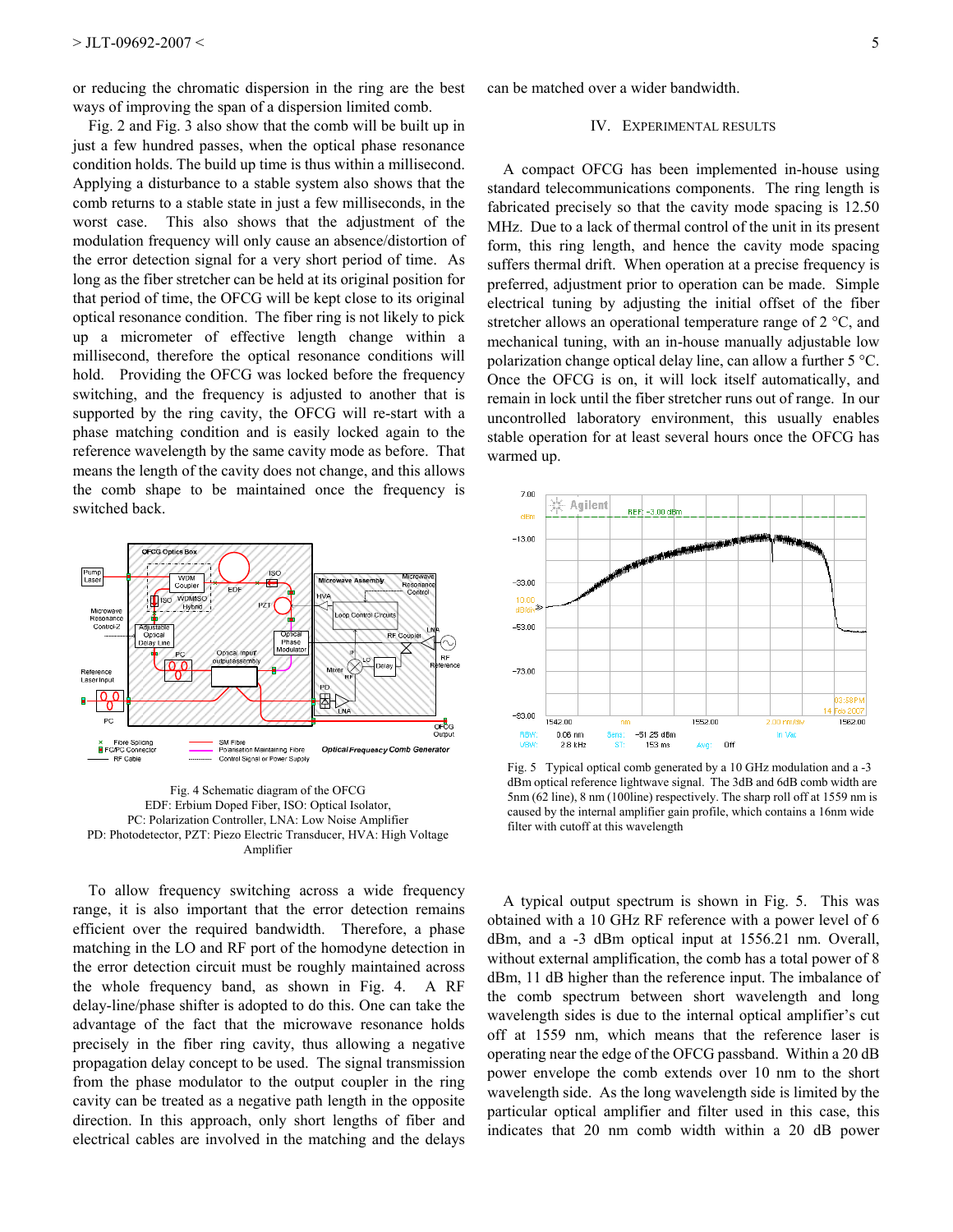

Fig. 6 Overlaid OFCG optical spectra recorded one hour apart. The OFCG is modulated at 12 GHz

envelope is possible with a wider optical filter. Within a 6 dB power envelope, the comb contains 100 lines in a span of 1 THz, with the lowest comb line power exceeding -17dBm, 2% of the reference power. The central region of the comb is very flat, as it is little affected by the passband profile of the optical amplifier. A 3 dB comb width of 6 nm is found. Compared to previous works, this is a very flat comb; in [8] the comb width is measured as 1.8 THz (with 103 lines) but in a 40 dB power envelope. Evidently, the lack of a strong comb line at the central reference wavelength is another unique feature of the OFCG. The disappearance of a strong reference wavelength is preferred in the single mode fiber-ring based OFCG, as such strong power at this wavelength can cause difficulties in selecting other comb lines [10]. Furthermore, such a strong central comb line represents an unwanted interference, which makes the comb unstable in power, spectrum and polarization. An improved dual coupler design combined with a relatively high modulation depth and a very high finesse in the ring cavity results in the suppression of the central comb line. The details of this configuration will be published in a following paper.



OFCG output spectra with RF power adjustment

Fig. 7 OFCG optical spectra for increasing RF modulation power. The comb spacing is 12.5 GHz

Once locked, the comb shows a high degree of stability. Fig. 6 shows an overlay of the central region of optical spectra recorded a few hours apart. No change of the optical spectrum is observed in the comb span that lies within a 20 dB power envelope. This remains the case until the fiber stretcher runs out of range. It is also observed that the comb profile is stable even when the reference laser suffers mode jumps.



Fig. 8 The beat signal produced by the OFCG detected by a photodiode: (a) 10 GHz beatnote; (b) 90 GHz beatnote.

The comb span is linked to the modulation depth, the round-trip gain and the power level of the input optical reference. Fig. 7 demonstrates how the optical spectrum changes when the OFCG's RF drive power is increased from 0 dBm to 7 dBm (corresponding to phase modulation depth of 0.8 to 1.8). At lower RF power, the comb at shorter wavelengths suffers degradation. This degradation is due to the round-trip phase mismatching, to which the chromatic dispersion contributes, as discussed in Section III and shown in the theoretical results of Fig.3. With the increase in modulation power, and hence modulation depth, the degradation point is pushed away from the center of the comb.

The coherence between the comb lines is studied by using the comb to directly excite millimeter wave signals on a photodiode [14]. Fig. 8.a and Fig. 8.b shows the generated signals at 10 GHz and 90 GHz, respectively. These signals posses sub-Hz linewidth and have very low noise floor. Fig 9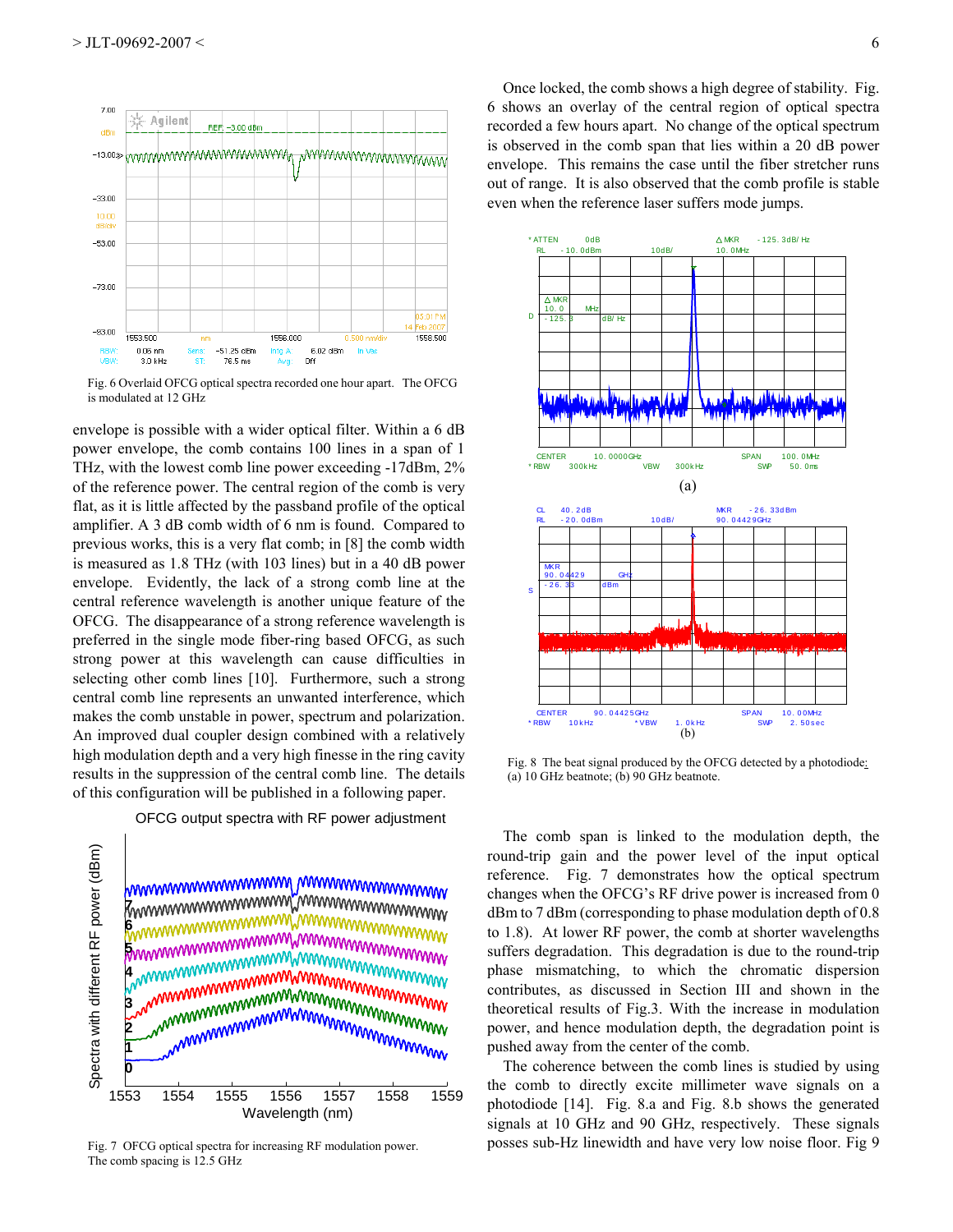shows the measured phase noises for 10 GHz, 20 GHz and 90 GHz signals, superimposed on the same graph. Where the noise is not limited by the measurement system noise floor, there is a clear relationship between the phase noise level and the multiplying order *N*. Apart from a slightly discrepancy in the



Fig. 9 The SSB phase noise performance for the OFCG directly beat on photodiodes. The traces are for 10 GHz , 20 GHz and 90 GHz. On the 90 GHz signal, the phase noise is limited by the measurement system from 1 MHz offset, and the peaks observed at 30 MHz and 90 MHz are spurs due to the harmonic mixer. Inserted dashed lines are the measurement system noise floor

offset range 300 kHz to 1 MHz, the noise follows a 1/f profile.

Fast frequency switching of the OFCG is also demonstrated. It is found that the OFCG can work with any comb line spacing between 6 GHz and 12.5 GHz, limited by the bandwidth of the internal microwave circuit. No adjustment of the system is needed when the frequency switching is carried out. When switching back to the original frequency, the comb maintains its original profile. It is observed that after the adjustment of the RF frequency of the synthesizer, the optical comb is stabilized well within a second, limited by the updating speed of the optical spectrum analyzer. The switching speed, according to section III, should be no longer than a few milliseconds. This results in a very fast optical frequency switch, covering all possible frequencies within the OFCG comb width, with a resolution of 12.5 MHz and an accuracy of the stability of the reference light. This can be used to provide a stable and strong optical grid to many applications. It can also produce high stability millimeter and submillimeter wave signals at any desired frequency accurately, with the flexibility of fast frequency switching. Fig. 9 shows the optical spectra when the OFCG is adjusted from 6 GHz to 12.5 GHz at 500 MHz per step. The measurements were taken at 1 second intervals, limited by the scanning speed of the optical spectrum analyzer. Although a constant RF power of 6 dBm is maintained, the lower response of the microwave circuit and phase modulator at higher frequencies, results in lower modulation depth and therefore a similar comb slope is maintained across the tuned frequency range.

#### V. CONCLUSION

A frequency domain numerical model for the fiber ring based OFCG has been developed to allow the study of chromatic dispersion and other effects on the OFCG. It also allows the study of the spectral evolution in time. A very flat optical comb, with a 6dB power envelope over a terahertz span can be achieved using 10 GHz RF modulation. The OFCG operates with high power efficiency, requires only 0.5 mW of optical reference power and produces an optical comb containing hundreds of lines with a total power of 8 dBm. An improvement in the error correction circuit enables the OFCG to perform fast frequency switching in its comb line spacing. This switching can be done across an octave bandwidth between 6 GHz and 12.5 GHz with a resolution of 12.5 MHz.

#### OFCG output spectra with fast frequency tuning



Fig. 10 The OFCG output optical spectra when the RF frequency is stepped from 6 GHz (lowest trace) to 12.5 GHz (top trace), at 0.5 GHz per step, at one second intervals. All comb spectra maintain a 6 dB power envelope of approximately 6 nm.

#### ACKNOWLEDGMENT

The authors are grateful to Bill Shillue of NRAO for the loan of a MPB laser, and Clive Birch and Robert Davis for help in the mechanical construction of the OFCG.

#### **REFERENCES**

- [1] M. Kourogi, K. Nakagawa and M. Ohstu, "Wide-span optical frequency comb generator for accurate optical frequency difference measurement", IEEE J. Quantum Electronics, vol. 29, pp. 2693-2701, 1993
- [2] S. Gee, F. Quinlan, S. Ozharar, and P. J. Delfyett, "Simultaneous optical comb frequency stabilization and super-mode noise suppression of harmonically mode-locked semiconductor ring laser using an intracavity etalon", IEEE Photon. Technol. Lett., vol. 17, pp. 199 - 201, 2005
- [3] K. Imai, M. Kourogi, and M. Ohtsu, "30-THz span optical frequency comb generation by self-phase modulation in an optical fiber," IEEE J. Quantum Electron., vol. 34, pp. 54–60, 1998.
- [4] T.Kobayashi, T.Sueta, Y. Cho and Y. Matssuo, "High-repetition-rate optical pulse generator using a Fabry-Perot electro-optic modulator", Appl. Phys. Lett., vol. 21, pp. 341-343, 1972